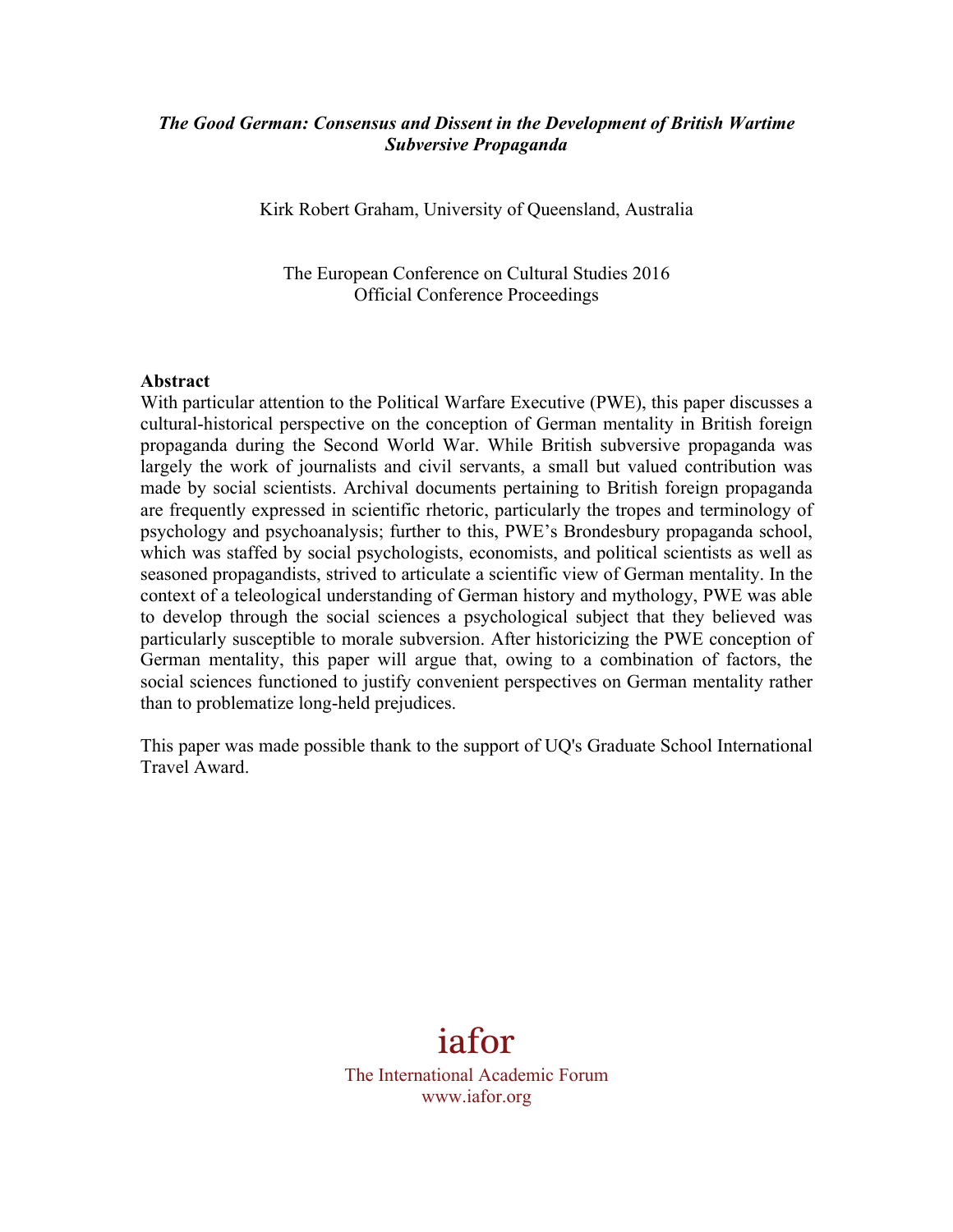### **The Good German: Consensus and Dissent in the Development of British Wartime Subversive Propaganda**

In March 1944 a group of British and American officers attended a lecture by a Lieutenant Colonel R.L. Sedgwick entitled "Note on a Method of Attacking German Morale." According to Sedgwick, the secret to undermining the German will to fight was "to be found in the psychological theory that the fundamental attitude to life of all Germans is really Defeatist" (TNA: FO 898/99). He turned to "the mythology of the German race" for proof: "Study [a nation's] mythology and in this will be found its way of living and thinking, its beliefs, and in a very real degree, its destiny... German mythology is exceptional because its tales end throughout in defeat and decay" (TNA: FO 898/99). This was the German "Achilles Heel" to be exploited by Allied subversive propaganda.

This lecture was arranged by the Political Warfare Executive (PWE) as part of the Brondesbury Training School, a three week course on propaganda intended to instruct occupation forces ahead of D-Day. Other lectures in the series covered such diverse topics as German soldiers' opinions based on prisoner interrogations, or the propaganda value of psychological conditions peculiar to Germans such as Anticipation-Neurosis. One lecture pathologised German national character via the perceived "[c]lumsiness, violence and power of [the German language]" (TNA: FO 898/99). The Brondesbury lectures articulated what was dogma within PWE in 1944, but as late as 1941 many British propagandists saw Germany along different lines and for very different reasons.

PWE oversaw all propaganda from Britain to enemy and occupied Europe, including open, or "white," propaganda such as the BBC European Service, and clandestine, or "black" propaganda, which disguised its British origins and was disavowed by the Government. PWE was a powerful medium of cultural influence in both Germany and Britain but the PWE perception of Germany, a historically contingent and dynamic topic, has not yet been the subject of significant research. Without a consideration of the intellectual heritage of PWE's Germany, the story of British wartime propaganda, and of German wartime experience, is necessarily incomplete.

In defining a German subject, PWE engaged in a creative act. This isn't to say that the Germany PWE addressed was fantastical. Rather, it was derived from extensive research and experience. However, the imaginative construction of Germany correlates with more than simply developments on the continent. The volatility and systemic weakness of the organisation allowed for strong personalities to steer the direction of foreign propaganda. PWE's changing perception of Germany demonstrates the fickleness and ease with which tropes of Germanism could be deployed to further personal interests. Departmental politics, characterised by the influence of popular discourse, of strong personalities, and even the influence of an oblique kind of patronage, were brought to bear on the inconstant conceptualization of the Germany to which Britain spoke. The careers of propagandists Richard Crossman and Sefton Delmer speak to this point.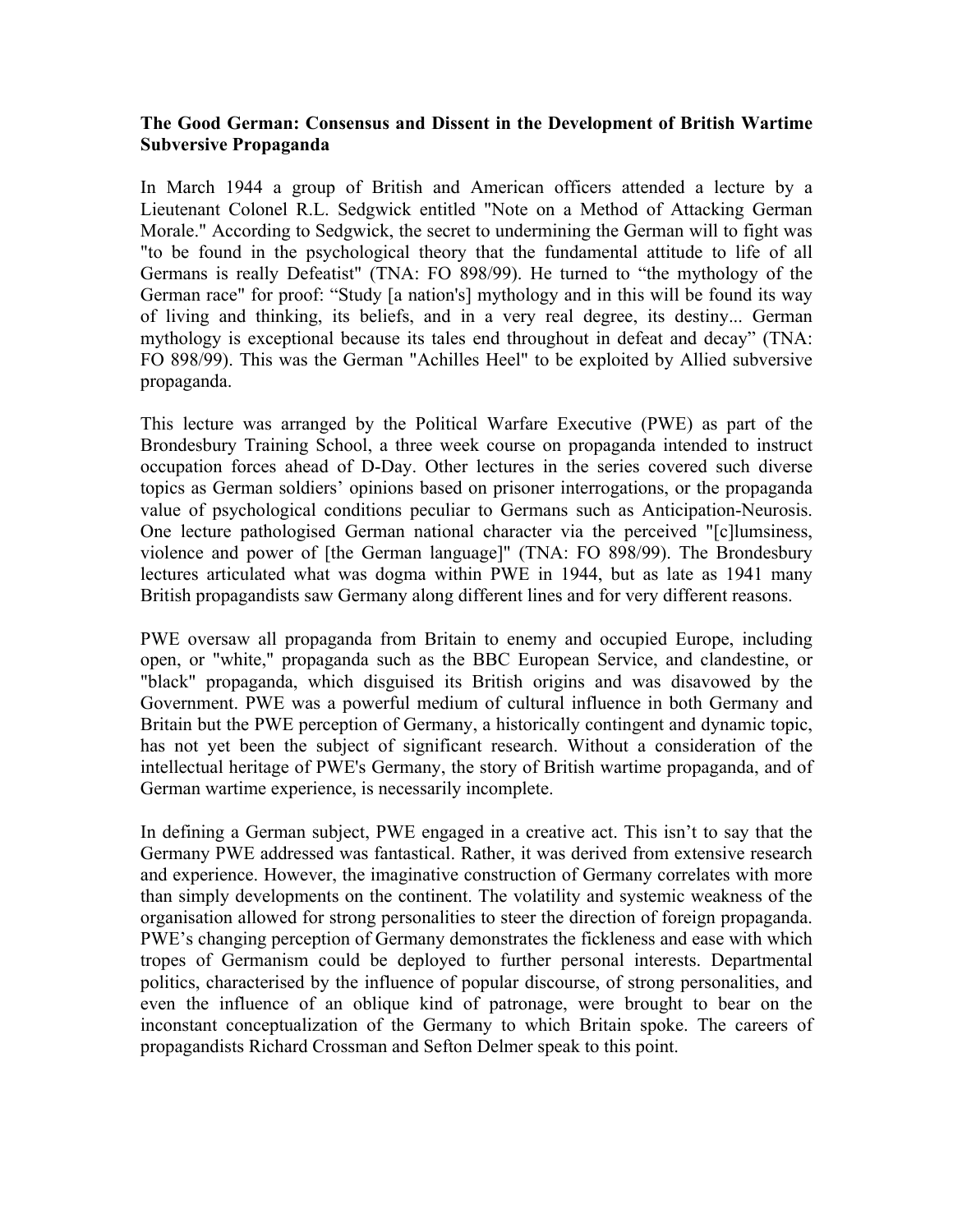Previous research into British foreign propaganda does not adequately account for PWE's mutable construction of Germany. As such, the aim of this paper is to address a lacuna in our understanding of wartime Britain and make a small contribution to the discourse on twentieth-century Anglo-German relations. This paper draws on a contextualised close reading of extant archival material. The PWE files are problematic, a significant volume having been deliberately destroyed after the war, which accounts for some of the gaps in the literature. The surviving documents amount to tens of thousands of pages. Contextualising and interpreting this archive is an ongoing project.

PWE's files were declassified in the mid-70s, which led to a handful of authoritative narrative histories. These accounts focus on the broader strategy of political warfare, and the tactics with which the strategy was implemented. Philip M. Taylor summarises the conclusion made by these texts: "[t]he main reason why PWE failed to emulate the experience of 1918 was the policy of Unconditional Surrender announced at the Casablanca conference of January 1943" (Taylor, "Introduction" to *Allied Propaganda in World War II*, 11). Whatever the merits of this thesis, it forgoes any serious interrogation of PWE mentality and methodology. Michael Stenton's 2000 monograph on PWE's involvement in European resistance amends this to some degree; however, he largely ignores PWE's German section, which is the focus of my own research.

Established under the Chamberlain government, Britain's first foreign propaganda service was the imaginatively named Department for Enemy Propaganda. Churchill's election saw this department replaced in July 1940 by SO1, the propaganda arm of the Special Operations Executive under the Ministry of Economic Warfare. The Foreign Office and the Ministry of Information were not happy with this arrangement. After a year of Ministerial disputes, SO1 was separated from SOE to become PWE on 11 September 1941 under a tri-ministerial committee comprised of Foreign Office, MOI and MEW. In 1942, however, the Minister for Economic Warfare was promoted out of office. His replacement had no interest in propaganda, which left PWE to MOI and Foreign Office. This arrangement held until VE day when PWE was shut down. Throughout the war there was some continuity of staff across these organisations, but each change at the top came with its share of hiring and firing.

# **Good Germans and Naughty Nazis**

For British propagandists, the Germany of the Phoney War was a land of good Germans and naughty Nazis. At this early stage, there was a hope that the German people might find an alternative to Nazi rule and so propagandists were tasked with persuading "the non-Nazi nation to yearn for a possible peace" (Stenton, *Radio London*, 7). The advent of Churchill's National Government in May 1940 meant significant changes in propaganda policy, leading to organisational instability, which persisted until early 1942. This dynamic period correlates with a number of shifts in the departmental picture of Germany.

In July 1940 the old Department of Enemy Propaganda was replaced by SO1, under the Special Operations Executive. Vocal opponents of Appeasement replaced the senior staff. New blood included Rex Leeper and Robert Bruce Lockhart of Foreign Office and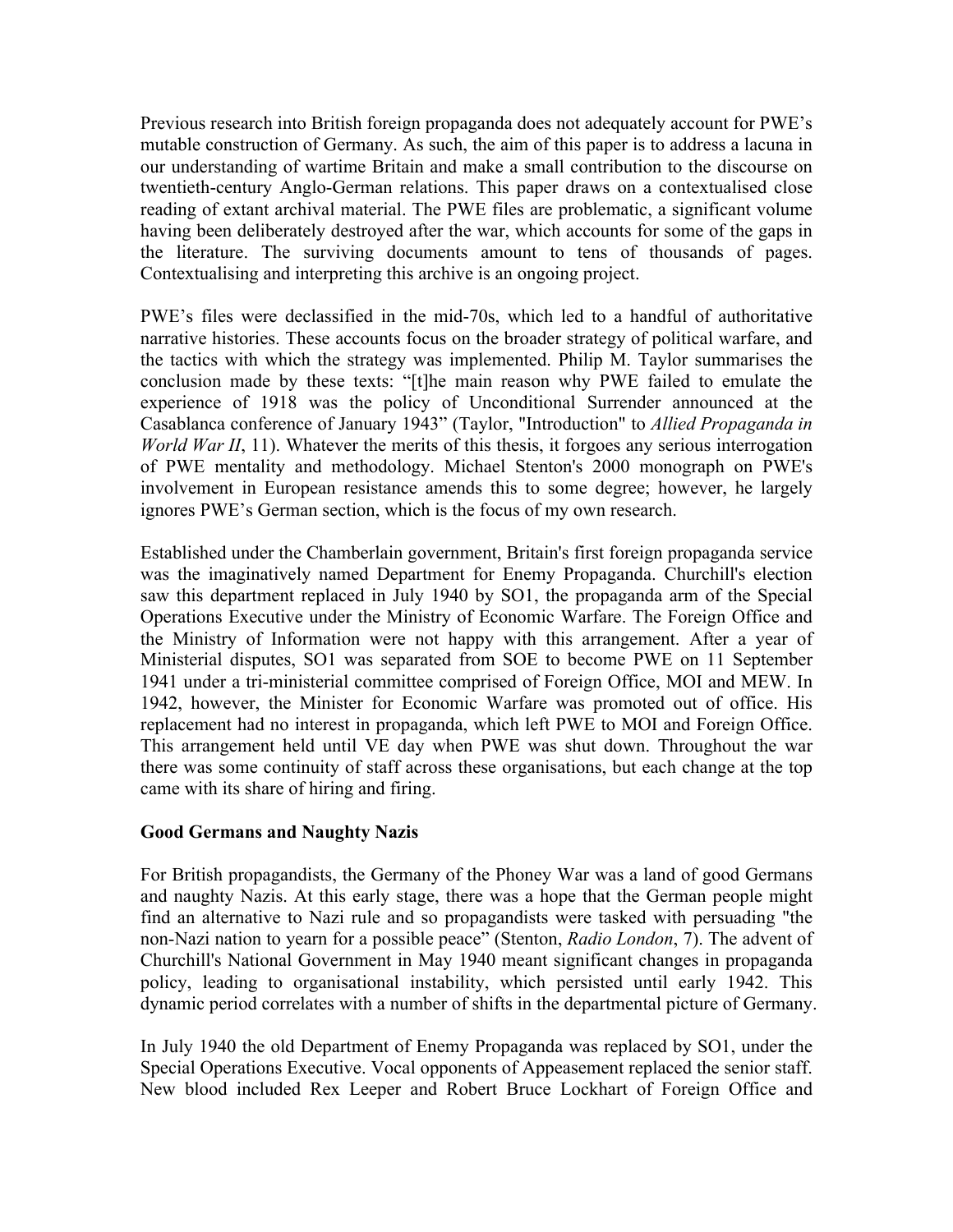Robert Vansittart, advisor to the socialist Hugh Dalton, the Minister for Economic Warfare. These men were old friends with Germanophobic pedigrees who provide a tidy example of partiality within the new organisation (Taylor, *The Projection of Britain*, 32). Michael Stenton's research reveals that Leeper had in fact recommended Vansittart to his position at MEW; returning the favour, Vansittart then recommended Leeper to the Executive of SO1 (Stenton, 17). Dalton had intended to reinstall the old director before Churchill himself intervened (Stenton, 16). Associations with appeasement carried an undesirable taint.

An appreciation for the Germany that the anti-Appeasers brought to subversion is illuminating. For example, Rex Leeper defended the use of pornography in propaganda, arguing that "[t]here is a sadism in the German nature quite alien to the British nature... and German listeners are very far from being revolted by the sadistic content of some of these broadcasts" (TNA, FO 898/60). Hugh Dalton's advisor Vansittart published in 1941 a polemic entitled *Black Record: Germans Past and Present* in which he argued that Nazi aggression and criminality represented the will of every German and that "Hitler is no accident. He is the natural and continuous product of a breed which from the dawn of history has been predatory and bellicose" (Vansittart, *Black Record*, 16). And in 1941 Dalton pre-empted the mythohistorical stereotypes that were later de rigeur within the department, arguing that in subversive propaganda "[we] should… appeal to [Germans'] instinctive feelings of 'doom' or ineluctable fate, culminating in a 'Gotterdämmerung'" (TNA, FO 898/13). This anti-appeasement set identified something in the German people that was previously indiscernible.

"Vansittartism," incidentally, became shorthand for a broad anti-German sentiment in Britain. Despite a stark difference in ideology, conservative Vansittartism was not anathema to Dalton's ardent democratic socialism; Dalton wore two hats comfortably. He owed his portfolio under Churchill to his anti-Appeasement stance and, as historian Isabelle Tombs demonstrates, he was one of three highly placed Labour Socialists with persistently strong ties to Vansittartist groups throughout the war.

The increasing hostility towards Germans, rather than the Nazis, was felt most strongly by idealistic propagandists such as Socialist Oxford Don Richard Crossman. In a 1941 paper Crossman wrote: "[i]t has been suggested that we have insufficiently exploited the motif of Fear in our propaganda to Germany: in particular that the distinction frequently drawn between the Regime and the German people removes from the German people a sense of their responsibility and guilt" (TNA, FO 898/178). According to Stenton, it was Crossman's avowed opinion "that there was nothing much wrong with Germany that a free election and a natural socialist majority could not put right" (Stenton, 72). This echoes the Phoney War sentiment and later places him in a minority. Crossman's paper was one of the last attempts to rescue the good German from obscurity within PWE.

Although Crossman was hired prior to Dalton's tenure, his rise to prominence in the early history of the department - he became Director of PWE's German Section in very short time - can be understood only through Dalton's socialism. From October 1940 Richard Crossman was running Radio of the European Revolution, a black agitprop broadcast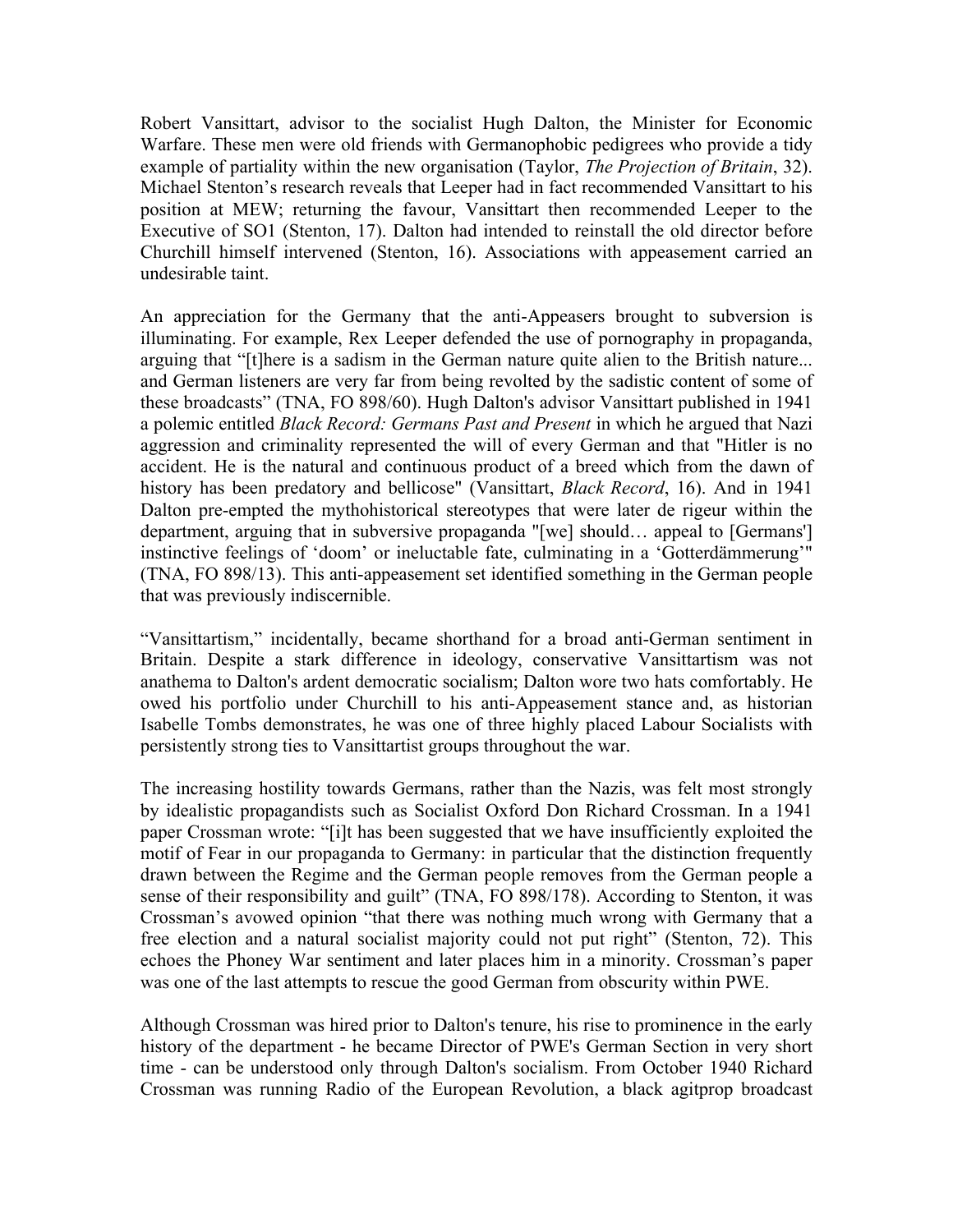operation staffed by former members of *Neu Beginnen*, a revolutionary arm of the German Social Democrats (Garnett, *The Secret History of the PWE*, 42). Crossman's revolutionary radio boasted no great successes, but continued broadcasting up until June 1942. In February 1942 it happened that Dalton was promoted out of MEW to the Board of Trade. Ellic Howe, a PWE contemporary, suggests that the station owed its longevity to Dalton because, in Dalton, Crossman had the support of a politically likeminded patron (Howe, *The Black Game*, 76). Whatever the case, Dalton's departure left PWE in the hands of Tories Anthony Eden and Brendan Bracken. Shortly thereafter Crossman's agitprop station was shut down. In early 1943 Crossman himself was promoted out of PWE to work on propaganda with the Americans in North Africa. Without the Socialist Dalton, Leftist propaganda withered.

According to Ellic Howe, Rex Leeper's executive became convinced that "what was required for the Germans was a more robust dose of subversion than the political idealism of Crossman's 'revolutionary socialists', who addressed their remarks to a vague audience of 'good Germans'" (Howe, 102). Contemporary to the termination of Crossman's revolutionary radio, a document appeared restating the "general objective of black propaganda to Germany." It claimed that "[w]e do not appeal exclusively to their higher instincts or their idealistic opposition to the regime. We try to exploit against the German war effort the ordinary German's 'Schweinehund', his desire for selfpreservation, personal profit and pleasure, his herd instinct to do as others do and his ordinary human passions of fear, lust and jealousy" (TNA, FO 898/67). The document was left unsigned but it echoed the argot of another prominent propagandist who came to dominate the organisation.

Military historian Charles Cruickshank argues that "experience" steered the propagandists away from resistance or opposition radio programmes toward "a more subtle approach," namely the style of propaganda developed by Sefton Delmer in a subversive broadcast operation called Gustav Siegfried Eins (Cruickshank, *The Fourth Arm*, 104-105). Gustav Siegfried professed patriotic support for Hitler and the Wehrmacht, while decrying the corruption and criminality of the SS; it was dependent on, and tailored for, a coarsened, bellicose German mentality. To quote one of his contemporaries, Delmer had a "phenomenal capacity for 'tuning in' to, or penetrating the German mind and its mental processes, almost as if he himself resembled an ultrasophisticated radio receiving set" (Howe, 19). Vansittartism sat comfortably with the cynical spirit behind Delmer's new style of black propaganda. Delmer's conception of Germany – fine-tuned while working as Berlin correspondent for Lord Beaverbrook's tabloid, The Daily Express – was integral to the admiration felt by those around him. Drawing on the concept of the *innere Schweinehund*, the inner pigdog, he articulated a capricious, low view of the average German (Delmer, *Black Boomerang*, 41). Angela Schwarz argues that, for British travellers in the Reich before the war, there was "a constant temptation" to engage in "commonly accepted images and stereotypes in confronting the German dictatorship" (Schwarz, *"Image and Reality"*, 400). Delmer, the tabloid veteran, bowed to this temptation like it was a voaction.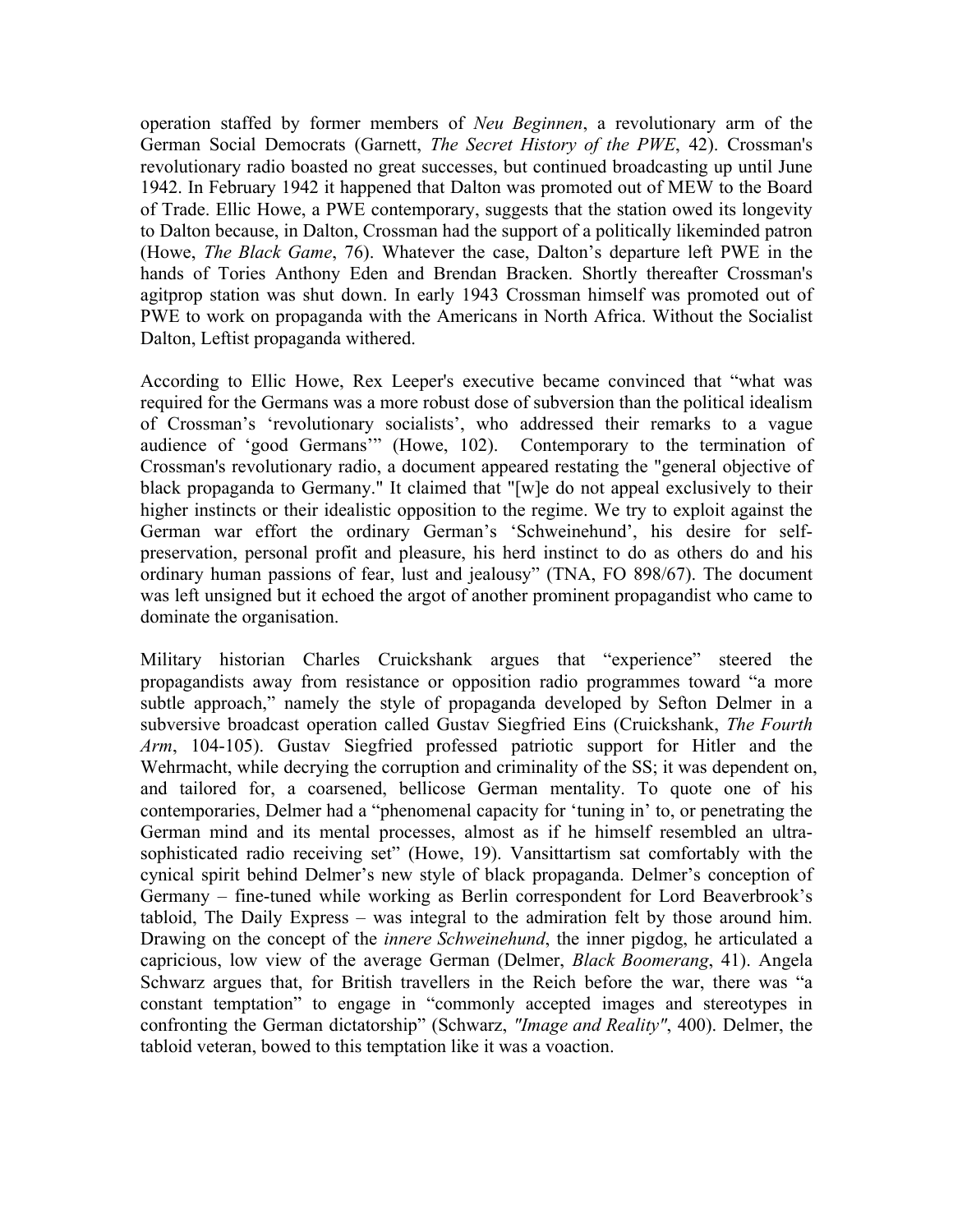Delmer quickly won the favour of his employers. He had early support from both Leeper and Vansittart who found his work highly amusing (Delmer 63). According to Muriel Spark, employed as duty secretary for Delmer's unit, "His brilliance and ingenuity stimulated admiration" (Spark, *Curriculum Vitae,* 148). Crossman's biographer goes so far as to field a rumour that Delmer had "royal protection" owing to a visit by George VI, during which the King "had apparently been very impressed by what he saw of the 'black' propaganda side of the business" (Howard, *Crossman*, 99). As it happens, the Queen's brother, David Bowes-Lyon, also worked for PWE and held similar views to Delmer, particularly with regards to the ungratefulness and senseless idealism of socialist German exiles in British employ (TNA, FO 898/60).

Even without royal patronage, Delmer's work drew admiration from all the right places. This admiration was not based on evidence of successful morale subversion. Delmer's cynical essentialized conception of Germany was Right Thought, which anticipated and articulated the developing PWE dogma. As this perspective moved into the ascendant, expressly ideological operations such as Crossman's revolutionary station became unfashionable. Germany was no longer something to reason with, but rather something to seduce and manipulate. After Crossman's departure for North Africa, Delmer became Director of PWE's German Section and ultimately Director of Black Propaganda to Europe (Pronay and Taylor, *"An Improper Use of Broadcasting"*, 8). His promotion meant a damnable Germany and a consistent Germany.

# **Behind the Beastliness**

PWE's own research suggests that while black productions were the subject of much German barrack room gossip, the BBC German Service enjoyed a far greater audience (TNA, FO 898/65). Despite a paucity of evidence speaking to its efficacy, black propaganda was expanded from 1940, with the largest growth experienced after Delmer joined the Department in mid-1941. Delmer's line prevailed but it wasn't for a weight of evidence.

PWE faith in black propaganda was affirmed by "evidence of reception" reports, which routinely demonstrated that they had an audience, but gave little consideration as to how the audience interpreted their propaganda. PWE faith in the power of subversion was terrific; a proposal put to Eden for a new subversive station hosted by captured German General Thoma, for example, argued that PWE radio was "so demonstrably popular with the rank and file that there are grounds for hope that the virus they contain will work to the advantage of the United Nations on and after D-day of OVERLORD" (TNA, FO 898/51). PWE imagined a passive audience who would listen to black broadcasts uncritically. Intention and effect were frequently confused. A similar issue with regard to propagandist intention and audience interpretation, incidentally, plagued the Ministry of Information's domestic propaganda (Fox, "*Careless Talk*").

Cruickshank's argument stresses the effects of experience and increasing professionalism in improving the quality of British subversive propaganda as the war progressed (Cruickshank, 74-75). While holding true, this argument glosses over the underlying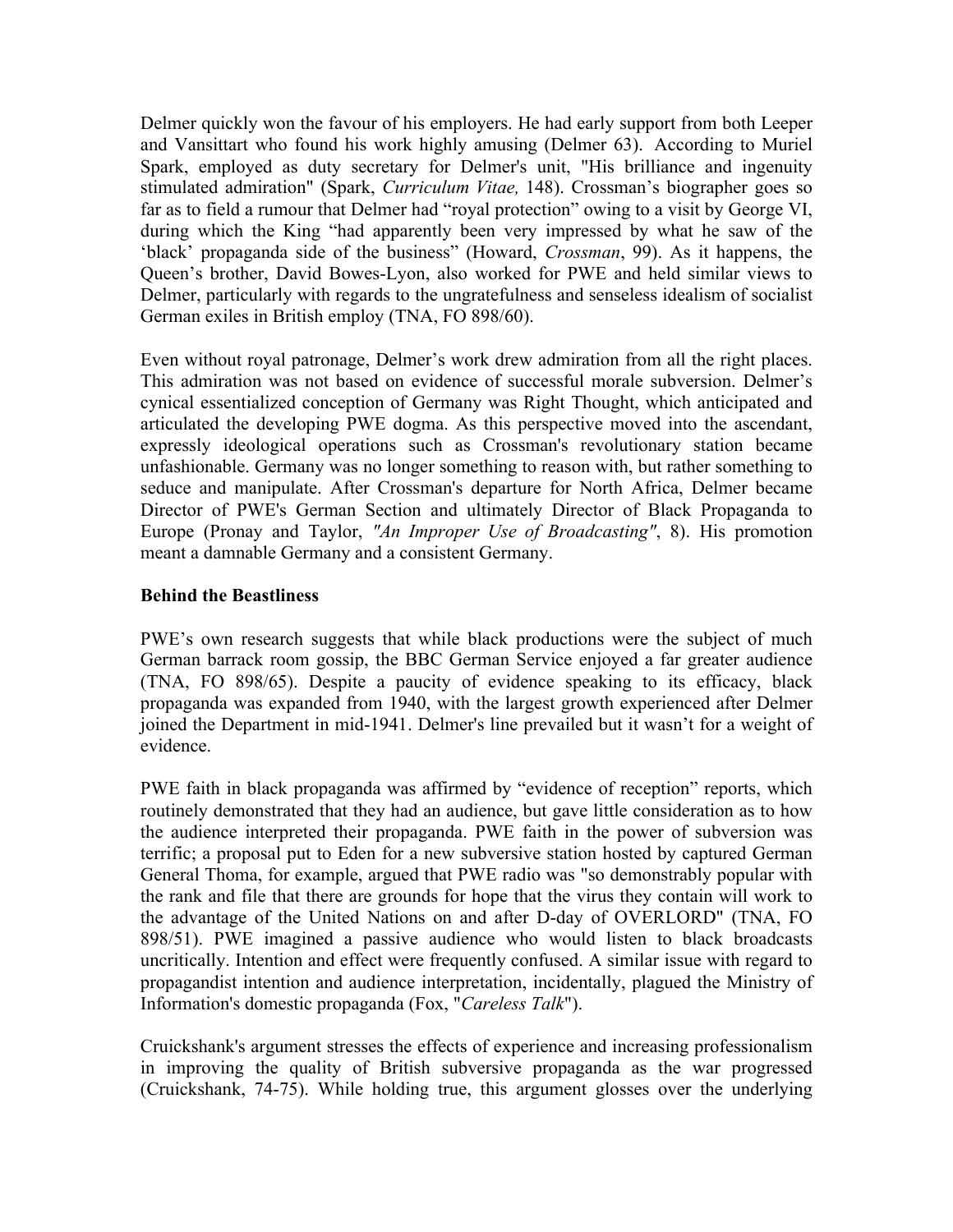ideas - often taken as axiomatic - that were at play in British propagandists' perception of Germany. Writing about Britain's tacit pre-war acceptance of Nazism, diplomat and author Harold Nicolson stated that

[the] average Englishman can endure almost anything except cerebral discomfort; when faced with conditions involving tremendous and most unpleasant mental effort, he escapes from that effort by pretending that these conditions are easily remediable, or much exaggerated, or actually non-existent (Nicolson, *"Is War Inevitable?"* 2).

All irony aside, this statement could be taken as a fair assessment of PWE's ongoing problem of understanding and speaking to Nazi Germany. The inconstant but frequently essentialised conceptualisation of German identity effectively provided PWE with a means of circumventing so much unpleasant mental effort. Sincere PWE engagements with racial science, for example, or empathetic considerations of the effect of a police state on individual behaviour are quite rare. The *innere Schweinehund*, meanwhile, went unquestioned when it entered the PWE discourse as a trait of the working classes generally and the German working classes in particular. Delmer's Germany was an easy sell.

# **Conclusion**

Experience may have been a driving factor in the development of new modes of propaganda as Cruickshank argues, but the Germany addressed in subversive propaganda was an imaginative construction, the product of a creative act that was preceded by an environment in which influence, patronage and a congenial attitude could determine a career just as easily as talent. Vansittartism and the inner pig-dog conception of Germany, once established within PWE, preceded, or at the very least polluted, intelligence on their German audience so that by 1944 Delmer's Germany meant a stable audience first and a subject for study and consideration only second. The essentialised but mercurial nature of PWE's Germany betrays the political expedience with which it was deployed. Delmer's cynical approach to propaganda was ingenious and much praised, but it can no more claim to have undermined German morale than a straight news bulletin on the BBC. Despite this, Delmer found growing support from the conservative elite surrounding PWE, to the point where his Germany came to dominate the outlook of the organisation.